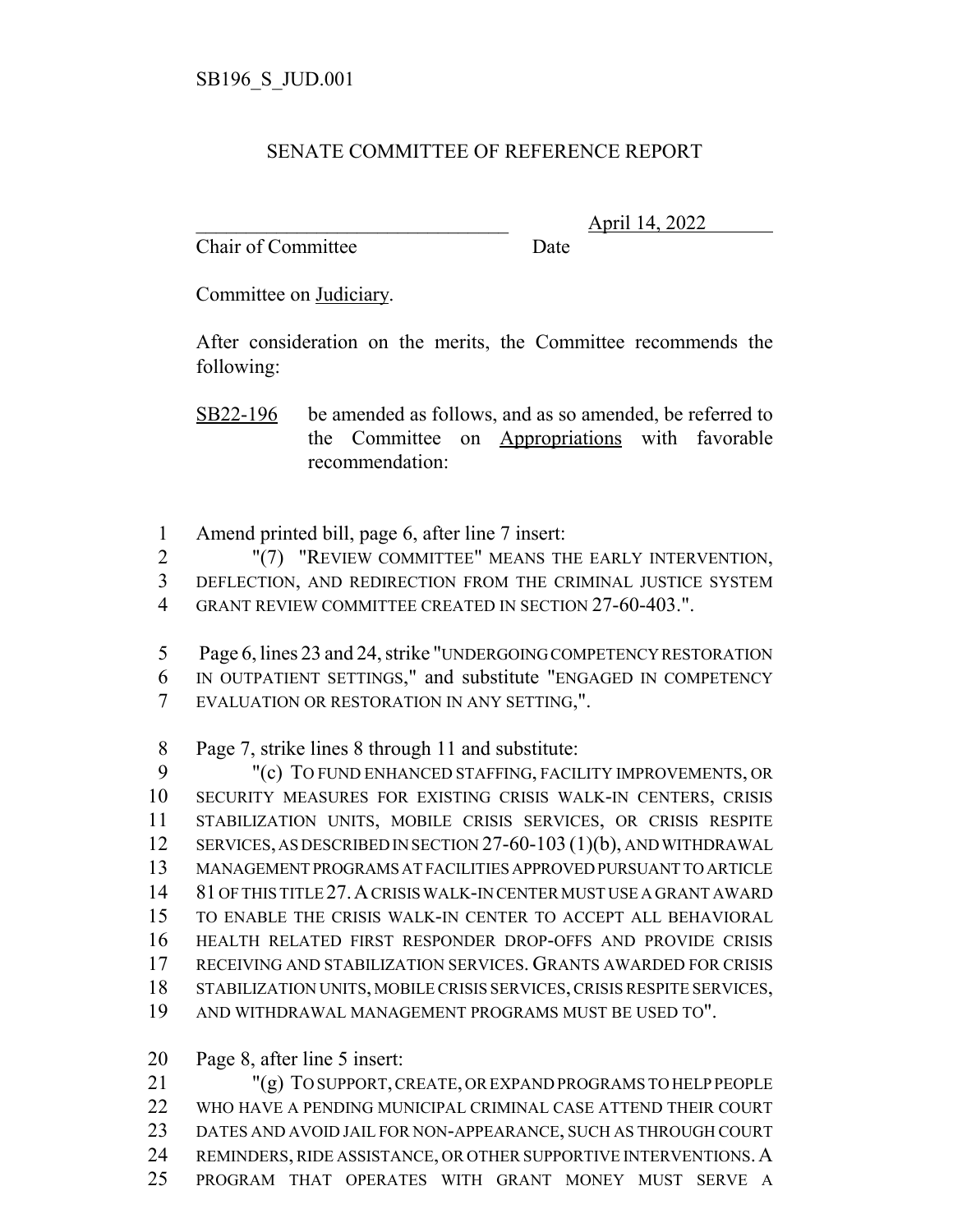- SUBSTANTIAL NUMBER OF PEOPLE WITH BEHAVIORAL HEALTH NEEDS.".
- Reletter succeeding paragraphs accordingly.
- Page 9, line 25, strike "MATCHING RESOURCES" and substitute "CONTRIBUTING FUNDS OR IN-KIND CONTRIBUTING RESOURCES".
- Page 9, line 26, strike "(3)" and substitute "(4)".
- Page 11, line 5, strike "(2)" and substitute "(3)".

Page 11, strike lines 8 through 10 and substitute:

 "(2) (a) THERE IS CREATED IN THE BHA AN EARLY INTERVENTION, DEFLECTION, AND REDIRECTION FROM THE CRIMINAL JUSTICE SYSTEM GRANT REVIEW COMMITTEE TO REVIEW GRANT APPLICATIONS AND MAKE RECOMMENDATIONS TO THE BHA AND DEPARTMENT OF PUBLIC SAFETY. THE COMMISSIONER OF THE BHA SHALL ENSURE THAT THE COMPOSITION OF THE COMMITTEE IS RACIALLY, ETHNICALLY, AND GEOGRAPHICALLY DIVERSE AND REPRESENTATIVE OF COMMUNITIES MOST IMPACTED BY THE CRIMINAL JUSTICE SYSTEM.THE COMMITTEE CONSISTS OF THE FOLLOWING MEMBERS:

 (I) THE COMMISSIONER OF THE BHA OR THE COMMISSIONER'S DESIGNEE;

 (II) THE DIRECTOR OF THE DIVISION OF CRIMINAL JUSTICE OR THE 20 DIRECTOR'S DESIGNEE:

21 (III) THE FOLLOWING INDIVIDUALS APPOINTED BY THE COMMISSIONER OF THE BHA, IN CONSULTATION WITH THE DIRECTOR OF THE DIVISION OF CRIMINAL JUSTICE WITHIN THE DEPARTMENT OF PUBLIC SAFETY:

 (A) TWO CLINICIANS WITH EXPERIENCE PROVIDING BEHAVIORAL HEALTH TREATMENT SERVICES TO INDIVIDUALS WHO HAVE BEEN INVOLVED IN THE CRIMINAL JUSTICE SYSTEM, ONE OF WHOM MUST SPECIALIZE IN SUBSTANCE ABUSE DISORDER TREATMENT, WHO ALSO HAVE EXPERIENCE PROVIDING CULTURALLY RESPONSIVE TREATMENT IN COMMUNITIES OF COLOR AND OTHER UNDERSERVED POPULATIONS;

 (B) A RESEARCHER FROM AN INSTITUTION OF HIGHER EDUCATION WITH A BACKGROUND IN EFFECTIVE INTERVENTIONS THAT PREVENT OR REDIRECT PEOPLE WITH A BEHAVIORAL HEALTH DISORDER FROM BEING INVOLVED WITH THE CRIMINAL JUSTICE SYSTEM;

 (C) A PERSON WHO WAS IMPACTED BY THE CRIMINAL JUSTICE SYSTEM, EITHER PERSONALLY OR THROUGH A FAMILY MEMBER, AND THE PERSON OR THE FAMILY MEMBER HAD BEHAVIORAL HEALTH NEEDS WHILE INVOLVED IN THE CRIMINAL JUSTICE SYSTEM;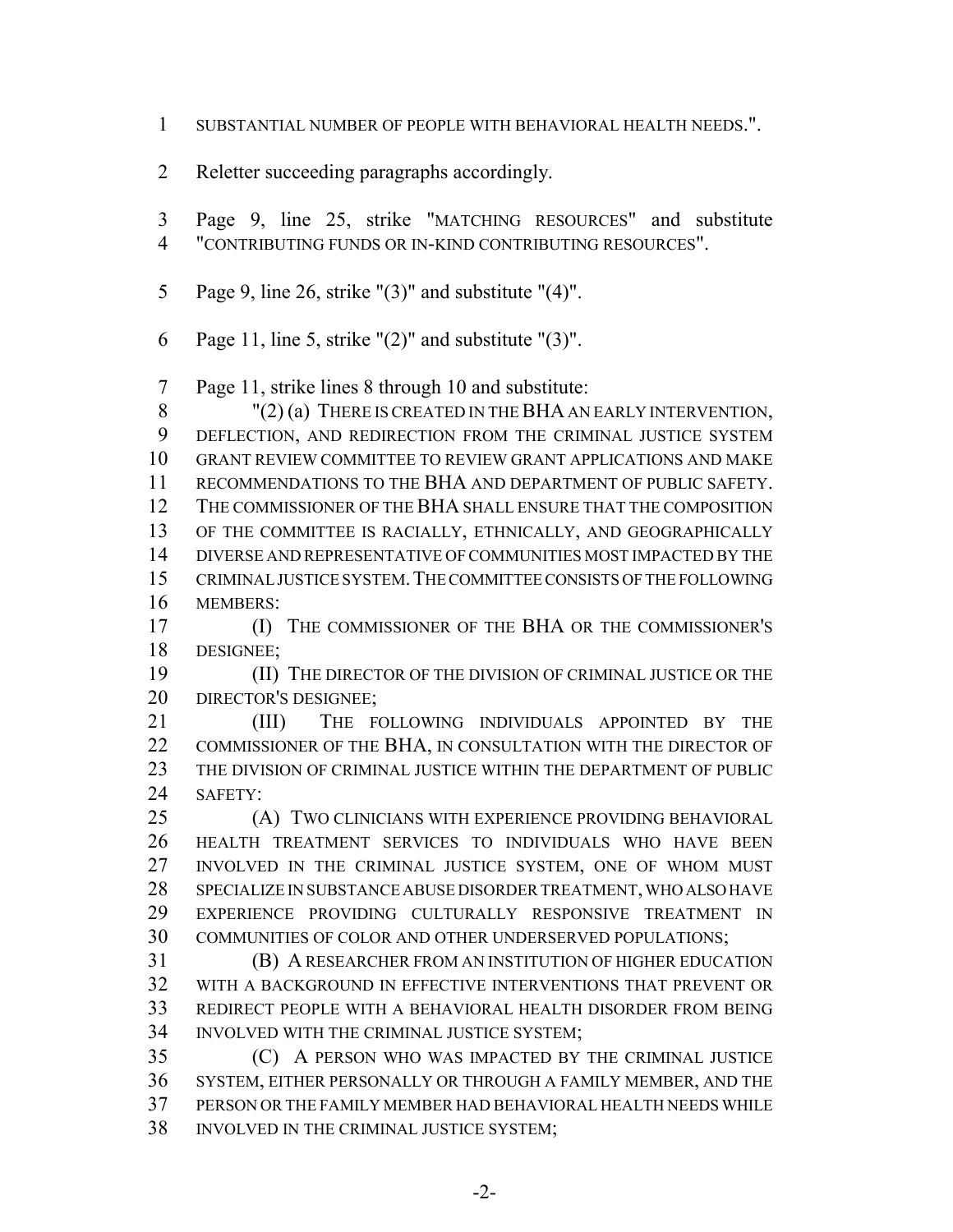(D) A VICTIM'S ADVOCATE WITH EXPERIENCE IN PROVIDING CULTURALLY RESPONSIVE SERVICES IN COMMUNITIES OF COLOR, OR A REPRESENTATIVE FROM A COMMUNITY-BASED VICTIM SERVICES ORGANIZATION THAT SPECIALIZES IN SERVING VICTIMS OF COLOR;

 (E) A REPRESENTATIVE OF A FEDERALLY RECOGNIZED INDIAN TRIBE WITH JURISDICTION IN COLORADO;

- (F) A MEMBER OF LAW ENFORCEMENT THAT HAS PARTICIPATED IN CO-RESPONDER COMMUNITY RESPONSE, AS DEFINED IN SECTION 24-32-3501 (8);
- (G) A PUBLIC DEFENDER OR PRIVATE CRIMINAL DEFENSE ATTORNEY WITH EXPERIENCE REPRESENTING PEOPLE WITH A BEHAVIORAL HEALTH DISORDER; AND

 (H) A PROSECUTOR WITH EXPERIENCE OPERATING A DIVERSION PROGRAM SPECIFICALLY FOR INDIVIDUALS WITH A BEHAVIORAL HEALTH DISORDER.

 (b) MEMBERS OF THE COMMITTEE SERVE WITHOUT COMPENSATION AND WITHOUT REIMBURSEMENT FOR EXPENSES.

18 (c) THE COMMITTEE SHALL REVIEW APPLICATIONS FOR GRANTS SUBMITTED PURSUANT TO THIS SECTION AND MAKE RECOMMENDATIONS TO THE BHA AND DEPARTMENT OF PUBLIC SAFETY ABOUT WHICH APPLICANTS SHOULD RECEIVE GRANTS AND THE AMOUNT OF EACH GRANT.

22 (3) AFTER RECEIVING AND REVIEWING RECOMMENDATIONS FROM THE REVIEW COMMITTEE AND AFTER CONSULTATION WITH DEPARTMENT OF PUBLIC SAFETY, THE BHA SHALL AWARD GRANTS. IN ADDITION TO CONSIDERING THE RECOMMENDATIONS OF THE REVIEW COMMITTEE AND AFTER".

Renumber succeeding subsections accordingly.

Page 11, strike lines 20 through 22 and substitute:

 "(3) THE BHA SHALL ONLY AWARD GRANTS TO APPLICANTS THAT OFFER A MONETARY CONTRIBUTION OR IN-KIND CONTRIBUTIONS THAT DIRECTLY SUPPORT THE SERVICES PROVIDED WITH A GRANT AWARD. IN DETERMINING THE AMOUNT OF CONTRIBUTING RESOURCES REQUIRED FOR AN APPLICANT, THE BHA SHALL CONSIDER THE SIZE OF THE APPLICANT ORGANIZATION, INCLUDING AVAILABLE STAFF AND ANNUAL OPERATING BUDGET. THE BHA MAY WAIVE THE CONTRIBUTING RESOURCES REQUIREMENT FOR AN APPLICANT THAT IS REQUESTING A GRANT AWARD OF LESS THAN FIFTY THOUSAND DOLLARS.".

Page 15, line 5, strike "FOR ALLOCATION TO DISTRICT ATTORNEYS".

Page 15, line 11 strike "EXPENSES RELATED TO" and substitute "EXPENSES.